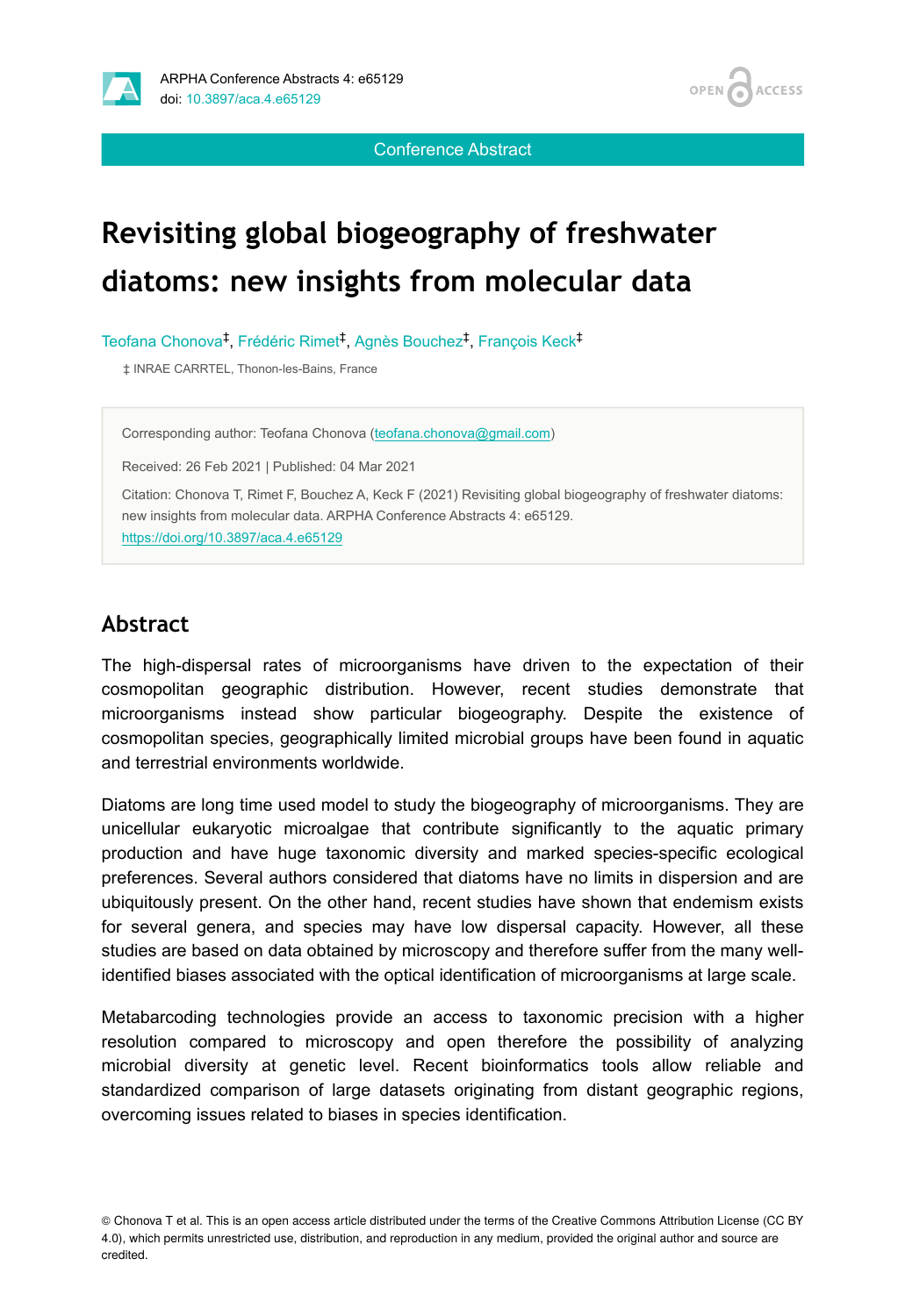In this study we used metabarcoding data to revisit central questions in freshwater diatom biogeography. We assembled a large dataset of samples of benthic diatoms collected from rivers in seven different geographic regions. These regions cover the subpolar (Fennoscandia), temperate (France Mainland) and tropical (West Africa, French Guyana, New Caledonia, Tahiti island and Mayotte island) climate zones. The selected geographic regions can also be classified into four continental areas (Fennoscandia, France Mainland, West Africa, and French Guyana) and three islands (New Caledonia, Tahiti and Mayotte).

We analyzed diatom alpha, beta and gamma diversity patterns in this dataset to address two main questions: 1) the presence of a latitudinal gradient in diatom diversity and 2) the cosmopolitanism of diatoms.

Similarly to results previously reported by Soininen et al. 2016, our data showed a decrease in diatom richness with a decrease in latitude. However, testing the effect of land type (island vs. mainland) showed that this factor explains the actual variability of richness along the climatic gradient and the effect of latitude is not significant. Differences in community structure between regions and climate zones were significant. In multivariate analysis, tropical samples did not overlap with any of the other climate zones, suggesting the specificity of these communities.

#### **Keywords**

diatoms, DNA metabarcoding, microbial diversity, spatial ecology, rivers, latitudinal diversity gradient, endemism

## **Presenting author**

Teofana Chonova

## **Presented at**

1st DNAQUA International Conference (March 9-11, 2021)

## **Acknowledgements**

We thank to our collaborators Bailet Bonnie, Eulin-Garrigue Anne, Gassiole Gilles, Kahlert Maria, Monnier Olivier, Ouattara Allassane, Rey Stéphanie, Rhoné Mathieu and Schneider Susanne for providing of data.